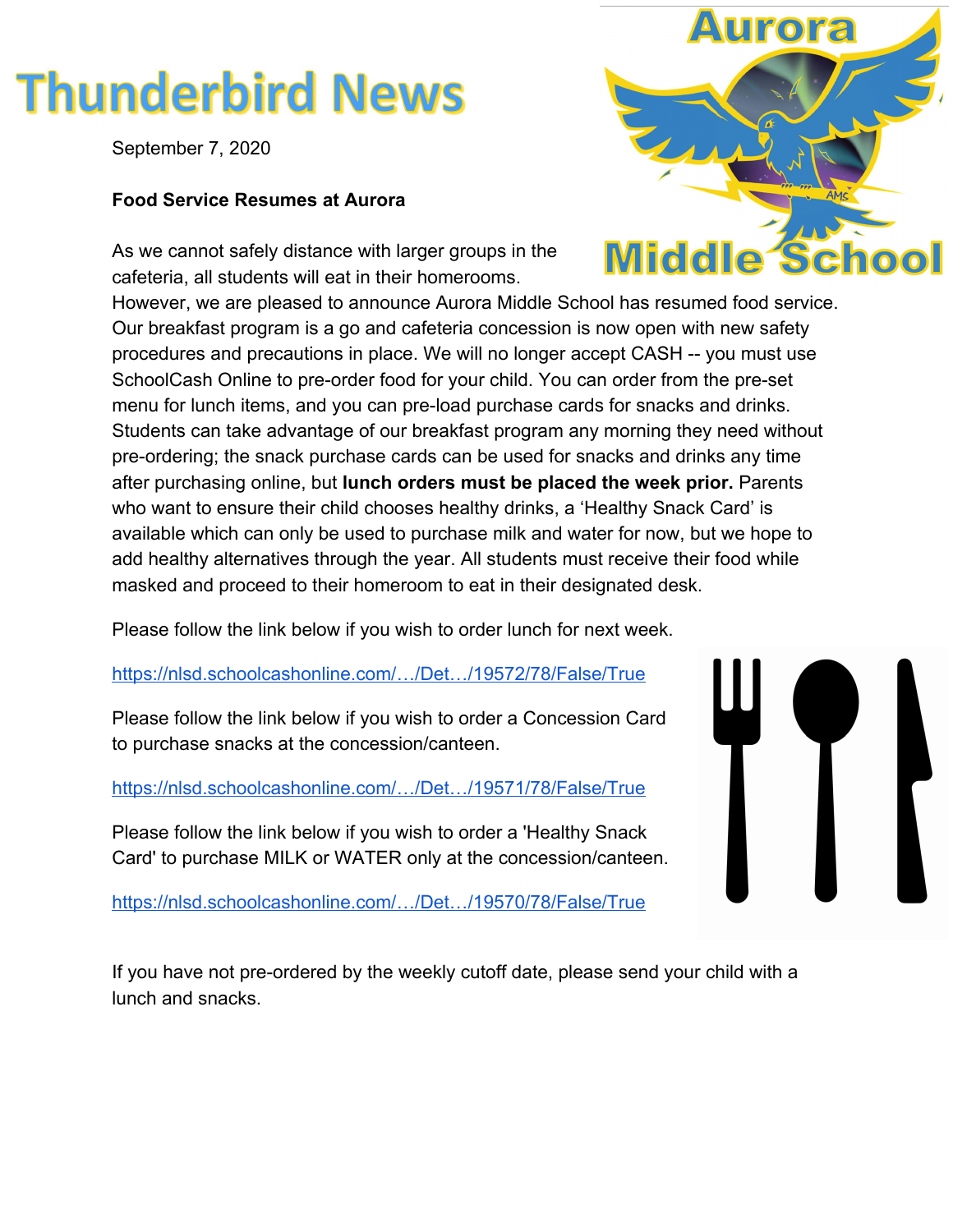## **Picture Day**

Make sure your young Thunderbird is ready for picture day on Friday September 11, 2020. After Picture Day, order pictures on mylifetouch.ca using your Portrait ID and Aurora's Access Code: **QI040167YP.** Contact **Call 1-866-457-8212** for questions about ordering.

#### **Remember Your Screening**

Last week, Aurora had to contact many parents to have their child picked up from school early, as they were exhibiting symptoms from the Alberta Health Services provided self screening tool. Please review it again and be sure not to send your child to school sick; it can be found at <https://www.nlpsab.ca/download/292274>. Parents do not need to submit any paper copies of screenings, but should go through the checklist on a daily basis before sending your child to school. Send your child to school only if they are healthy and exhibit no signs of illness and pass the screening tool's questionnaire. It is absolutely essential to have a pickup plan for your child in the case they begin to exhibit any of the listed symptoms during the school day. Students will be removed from class and isolated with a caring staff member until the parent, guardian, or designated emergency contact can pick up your child. Under no circumstances will your child be permitted to ride the bus home, so a child should never be sent to school without a pickup plan in place. Confirm your emergency contact information with the school, and also inform these contacts that they may be required to pick up your child.

**PRE-EXISTING CONDITIONS** All pre-existing illness or health conditions must be reported to the school prior to the start of the 2020-2021 school year. If a student with pre-existing illness or health conditions is exhibiting symptoms consistent with COVID-19 they will be required not to come to school until they have been tested for COVID-19 and received a negative test result. If the result is negative, the student can return to school and does not need to isolate unless the symptoms worsen or new symptoms develop.

**STUDENTS WITH SYMPTOMS** You are legally required to isolate for a minimum of 10 days if you have a cough, fever, shortness of breath, runny nose, or sore throat that is not related to a pre-existing illness or health condition. The mandatory isolation period is 10 days from the start of symptoms, or until symptoms resolve, whichever takes longer.

**TESTED POSITIVE FOR COVID-19** You are legally required to isolate for a minimum of 10 days if you have tested positive for COVID-19.Isolation period is for 10 days from the start of symptoms, or until symptoms resolve, whichever takes longer.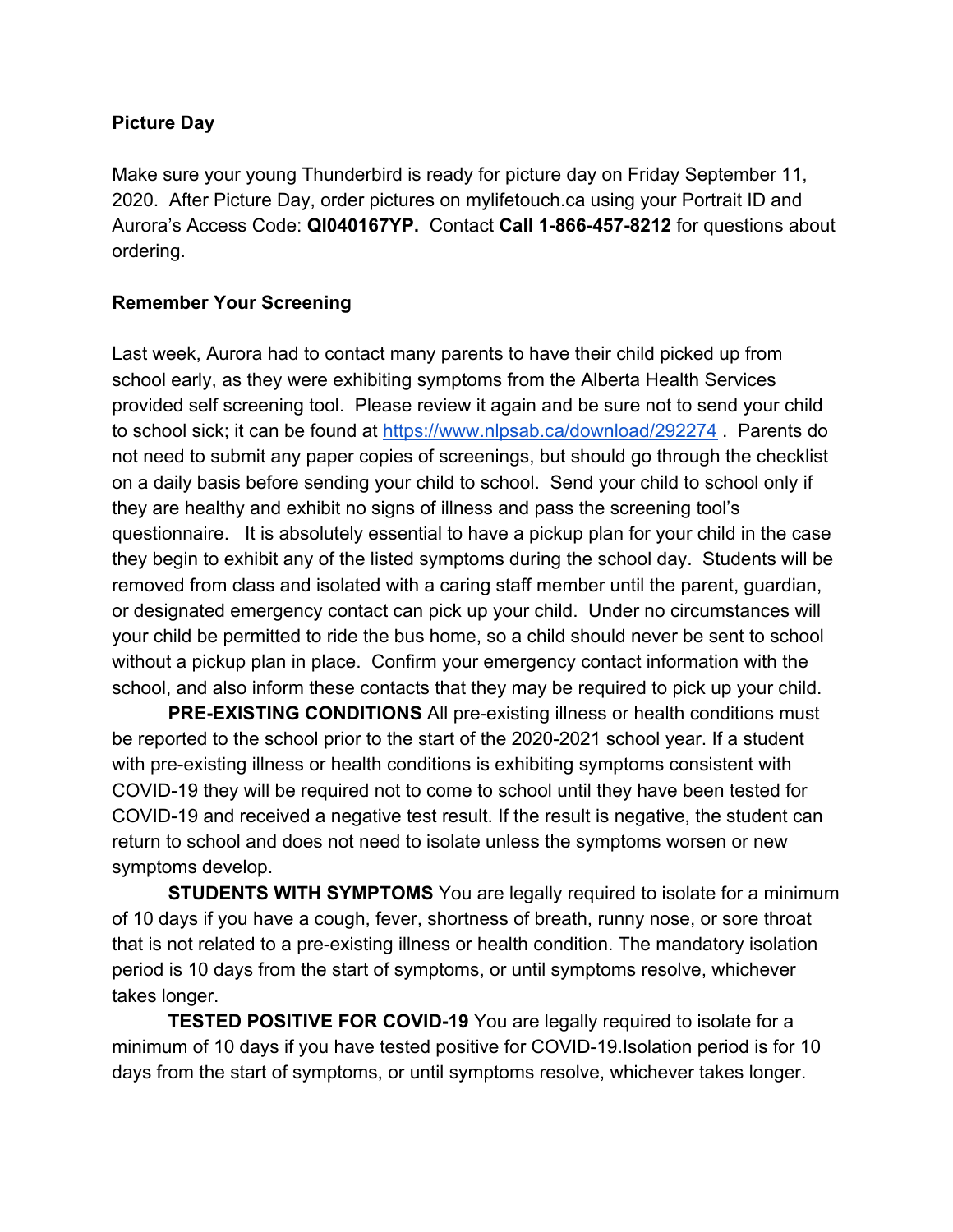You will be required to show proof of a negative test result prior to returning to a school building.HAVE SYMPTOMS BUT

**TESTED NEGATIVE FOR COVID-19** If you tested negative and have known exposure to COVID-19, you are legally required to isolate for 14 days. If you tested negative and have no known exposure to the virus, you are not legally required to isolate. However, it is important to stay home until your symptoms resolve so that you do not transmit your illness to others. Unless you have a pre-existing illness or health condition, you will be required to be symptom free prior to returning to a school building.

**CLOSE CONTACTS OF CONFIRMED CASES** You are legally required to isolate for 14 days and monitor for symptoms if you are a close contact of a person who tested positive for COVID-19 (provides care, lives with or has close physical contact without appropriate use of personal protective equipment, or comes into direct contact with infectious body fluids). If you become sick with cough, fever, shortness of breath, runny nose or sore throat during this time, you must isolate for an additional 10 days from the beginning of symptoms or until you are feeling well, whichever takes longer.

# **When a Child Gets Sick at School**

If a student shows symptoms at school:

- student will wear a non-medical mask and be isolated in a separate room where they can be kept at least 2 metres away from others; the school has several 'infirmary' areas ready for students
- parents/guardians will be contacted to pick up the child immediately; it is imperative that you ensure the school has up-to-date contact information, including current emergency contact information; **you are required to have a pick-up plan each day; students will under no circumstances be permitted to ride the bus home.**

If the school has a confirmed positive case:

- the zone medical officer of health will work with school authorities to quickly:
	- identify when symptoms developed
	- identify and contact people who had close contact with the person who tested positive, offer testing, and set the isolation measures:
		- pe[o](https://www.alberta.ca/isolation.aspx)ple are legally required to [isolate](https://www.alberta.ca/isolation.aspx) for 14 days if they live with or are a close contact of a person who tested positive for COVID-19
		- only people in direct contact with a confirmed case need to isolate
- each school authority will: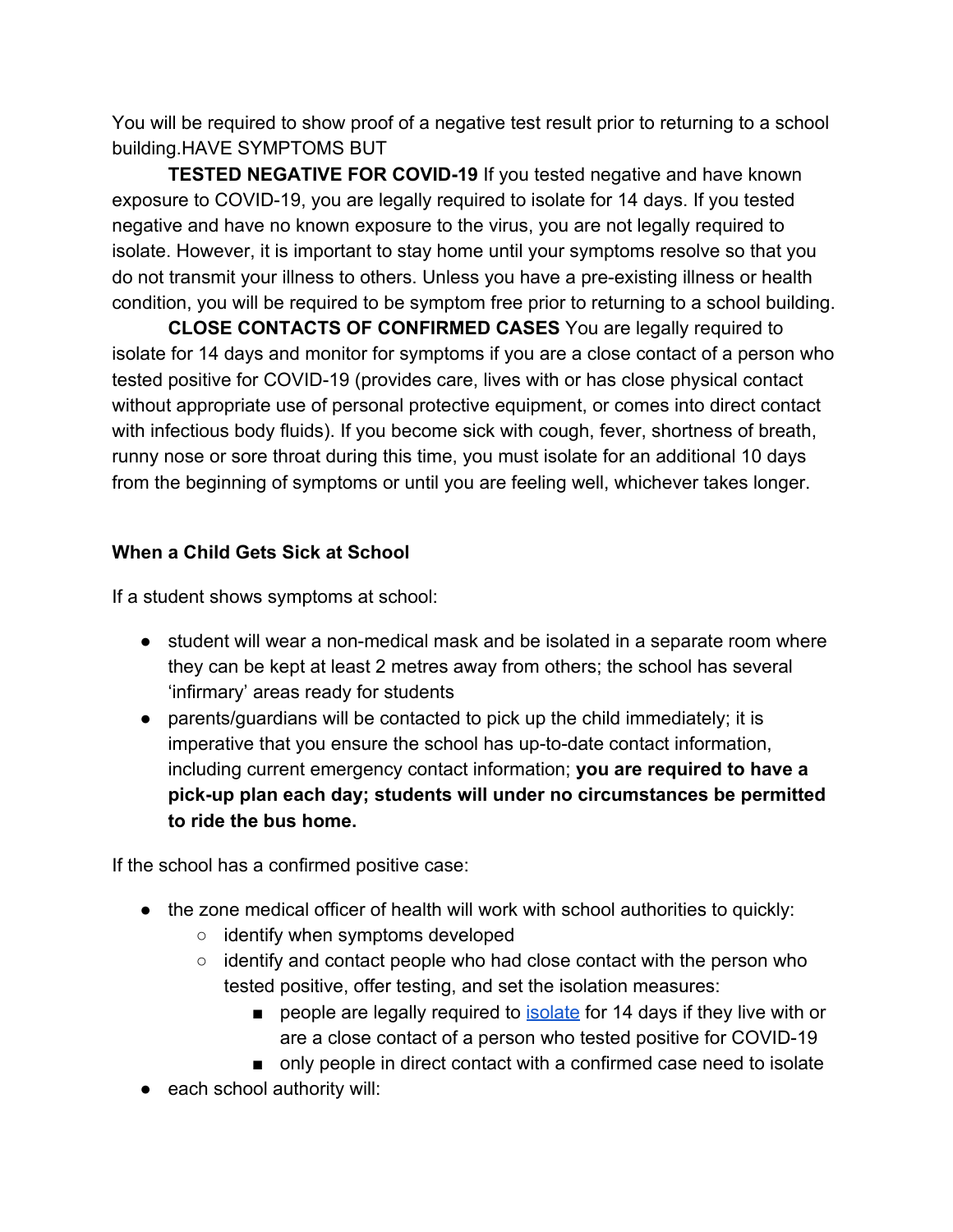- notify staff and parents if a case is confirmed at school
- support students and staff to learn or work at home if they are required to self-isolate

If a school has 2 or more cases:

- the school would be considered to have an outbreak
- medical officers will assess the spread and exposure risk to determine if it affects multiple grades and areas, or is confined within close contacts of a confirmed case, and provide specific recommendations – an outbreak will not automatically lead to school closure
- For more information, go to the Resource quide for COVID-19 outbreaks in [schools](https://open.alberta.ca/dataset/covid-19-in-school-k-12-resource-guide-for-schools-before-during-and-after-a-covid-19-outbreak) at [https://open.alberta.ca/dataset/covid-19-in-school-k-12-resource-guide-for-school](https://open.alberta.ca/dataset/covid-19-in-school-k-12-resource-guide-for-schools-before-during-and-after-a-covid-19-outbreak)

[s-before-during-and-after-a-covid-19-outbreak](https://open.alberta.ca/dataset/covid-19-in-school-k-12-resource-guide-for-schools-before-during-and-after-a-covid-19-outbreak)



## **Drop Off and Pick-up**

We ask that parents who drop off their child do so at the cafeteria doors as in years past; however, students who arrive early will not be able to gather in any common space (like the cafeteria or library). Students will need to sanitize their hands and head directly to their homeroom class to await the start of the day; there, they should touch only their own desk area to avoid unnecessary contamination. Because of this, we ask parents avoid dropping off

their child prior to 8:20am.

When students are entering the school off their bus, the Grade 4,5,6 students will enter through the main entrance front doors and the Grade 7 and 8 students will enter through the north side entrance doors (close to the caged hockey area). Students will proceed directly to their classroom and sanitize their hands. Pick-up at the end of the day will continue to be outside the cafeteria beginning at 3:30pm and ending at 3:50pm. Students remaining at 3:50pm after the buses have all departed must be picked up at the front office. Students must remain masked.

# **Leaving the School During the Day**

Consider Aurora Middle School a mostly-closed campus for safety purposes. We recognize that students sometimes have various appointments and must be picked up